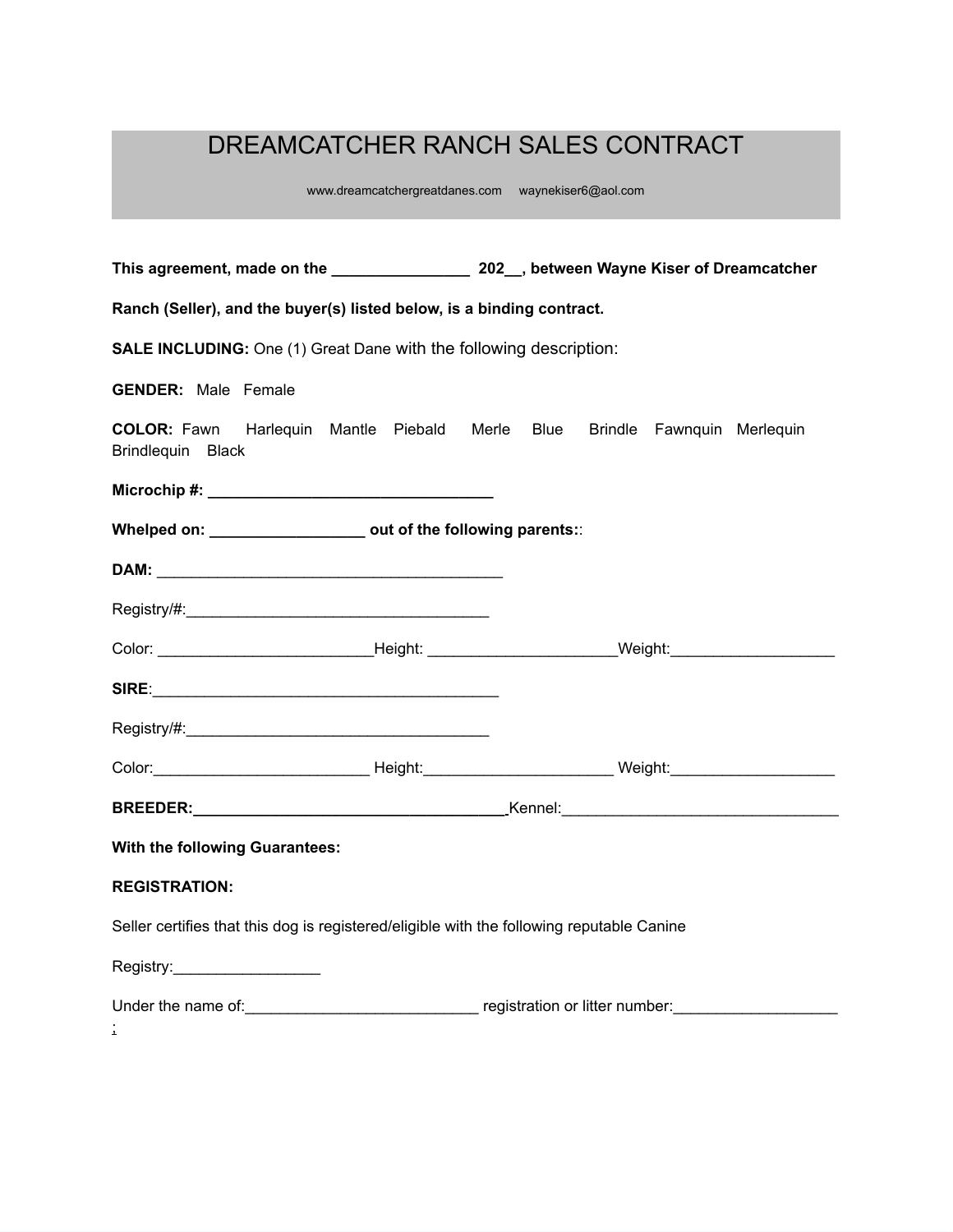## **HEALTH WARRANTY:**

The following special terms apply:

Otherwise the Seller certifies that this dog is, to the best of his knowledge, healthy at the time of sale. Vaccination and deworming records are provided reverse by the Seller.

\_\_\_\_\_\_\_\_\_\_\_\_\_\_\_\_\_\_\_\_\_\_\_\_\_\_\_\_\_\_\_\_\_\_\_\_\_\_\_\_\_\_\_\_\_\_\_\_\_\_\_\_\_\_\_\_\_\_\_\_\_\_\_

All Dreamcatcher dogs/puppies have been microchipped at weaning as required by USDA. Buyer is required to have the puppy/dog examined by a state licensed veterinarian within three (3) days of purchase for the health warranty to be valid. If upon examination your veterinarian finds that said puppy is not in good health, and is unable to be medically treated, the Buyer must notify the Seller; Buyer shall then return the puppy to the Seller (at buyers cost) with all of the veterinarian documentation and registration paperwork; Seller will have the puppy quarantined, and examined (at buyers cost) by a local licensed veterinarian of sellers choice, under no circumstance is puppy to be brought back to Sellers property. If upon examination by our local vet he/she agrees with your vet's findings the puppy will be replaced with the next available equal value puppy;

Dreamcatcher Ranch will replace a puppy one time only. Buyer is responsible for all shipping, Health Cert, carrier, vet examination, and quarantine fees of original and replacement puppy. Replacements will not be offered without the return of the original puppy alive or within 48 hrs of death for local examination.

Seller does not guarantee against conditions brought on by stress or environmental changes that we cannot control once the puppy leaves our care; therefore our guarantee does not cover; hypoglycemia, parasites, giardia, viral or bacterial infections. We do not guarantee against parvo, coccidiosis, distemper, mycoplasma, brucelosis, or corona virus because these are highly contagious diseases that can be contracted immediately upon leaving our property including in transit.

If within a year from date of birth, your puppy has been diagnosed by a licensed veterinarian to have a life threatening genetic defect\*\* he/she may be returned to the seller. We will arrange for transportation back (at your cost), quarantine the puppy/dog for twelve days and have it examined during that time by our veterinarian, if our vet does agree the puppy has a life threatening defect seller will give the buyer half off the current list price of a suitable replacement of equal value.

Your puppy will lose the immunity it received from its mother's milk at around the age of 6 weeks. It is imperative that your puppy receives its entire series of vaccinations before leaving the safety of your yard. You are strongly cautioned against the temptation to take your puppy to the park, baseball field, soccer field, etc… where it could potentially contract a deadly disease that could be very detrimental to its health, as well as very costly to you. When you take your new puppy to the Vet, it is very important to hold your puppy in your arms. A Vet sees sick dogs all day long and sick dogs can make your puppy sick.

Hip Dysplasia is a disease of the canine hip joint occurring primarily in large breed dogs. Although genetics is a factor in Hip Dysplasia, nutrition is also a major contributing factor. While we strive to use only healthy adult dogs as parents, we do not offer a hip guarantee on your puppy because there are too many instances outside our control once the puppy leaves our care that can attribute to hip problems. Your Great Dane puppy does not need a puppy or growth formula food. These foods typically contain too much fat and protein for a Great Dane puppy that is slower growing than a small breed. I strongly suggest Kirkland's Chicken with Rice from Costco, or Diamond brand adult lamb and rice.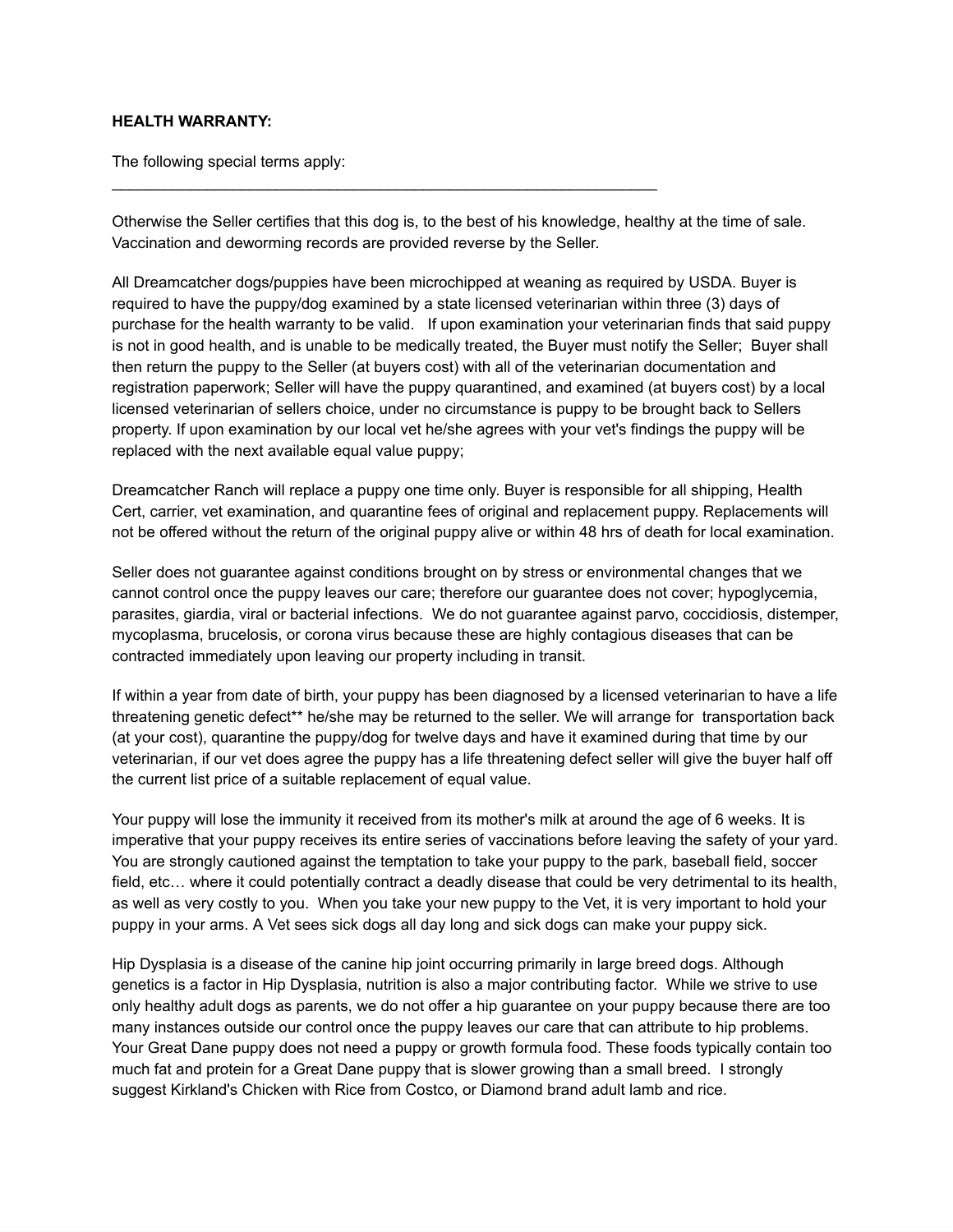Canine Demodectic (Demodex) Mange is caused by a lowered genetic immunity known to be prevalent in **all breeds** of blue coat colored dogs. We strongly suggest researching this condition before buying a blue great dane. By signing this contract you are acknowledging the chance that your blue puppy may at some time develop this condition and while it is considered to be genetic it is treatable therefore not considered a life threatening defect for the purposes of this warranty.

While every effort is made to ensure our dogs are bred from proven bloodlines, no guarantee is given to the temperament, conformation, adult size, or breeding ability of any puppy. This contract is non-transferable and is only valid when the original two parties are involved.

\*\* Life threatening defects do not include accidents, seizures, mange, cryptorchidism, health conditions caused by improper care, or communicable diseases such as Parvo, Rabies, Brucellosis, mycoplasma, hypoglycemia, or coccidia expressly excluding any items listed as special terms above. All medical and/or rehabilitation bills incurred for this puppy/dog are the responsibility of the owner and will not be refunded by the seller. Written notice of prognosis or autopsy results must be submitted to the seller by two separate licensed veterinarians (separate offices, and phone numbers MUST be included) at the expense of the buyer for warranty to be honored.

## **Recent medical care given while in the care of the seller:**

## **Vaccinations**

| Date:       | Type: |
|-------------|-------|
| Date:       | Type: |
| Date:       | Type: |
|             |       |
| De-worming: |       |
| Date:       | Type: |
| Date:       | Type: |
| Date:       | Type: |

## **Non-Disparagement; Social, Printed and/or Online Media.**

By signing this agreement, visiting the farm of Seller, and/or placing a deposit on a puppy the Buyer agrees they, and/or their spouses, significant other, or guests if applicable, will not criticize, defame, be derogatory toward or otherwise disparage the Seller, its animals, products, services, or any past, present and future attorneys, agents, representatives, employees, or affiliates, including but not limited to any animal husbandry practices, plans or actions, to any third party, either orally, online, or in writing; provided, however, that this provision will not preclude Buyer from giving truthful testimony in response to a lawful subpoena.